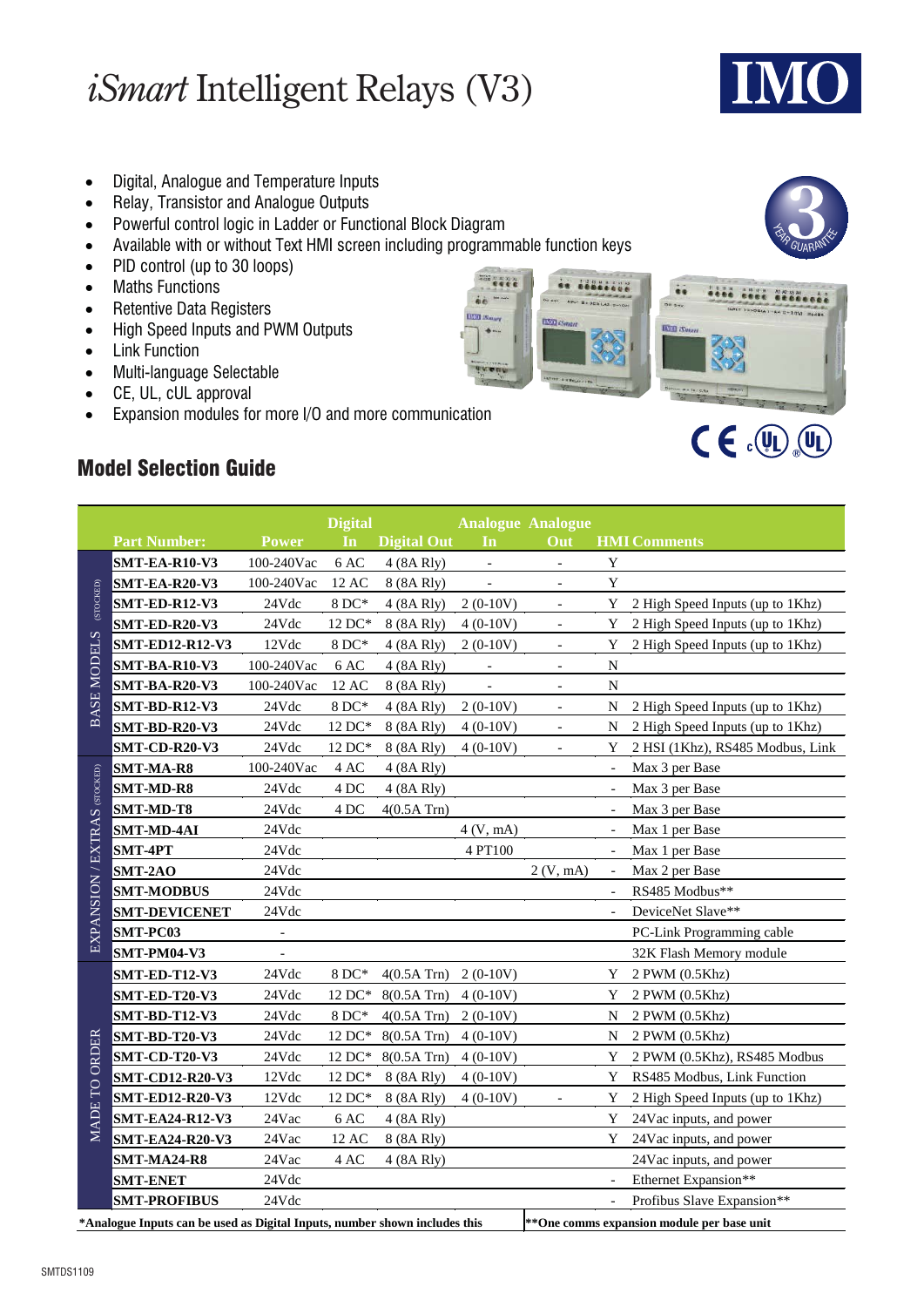## Maximum Expansion





**Base unit + 8 Expansion Modules** 

For higher I/O Counts, Link Function (CD Models only) must be used to link up to 8 CD-type base units.

### Hardware Specification

|                                   | <b>AC Models</b>                                                                                                                                    |                                      | <b>DC</b> Models                                                        |                                        |                          |  |  |  |
|-----------------------------------|-----------------------------------------------------------------------------------------------------------------------------------------------------|--------------------------------------|-------------------------------------------------------------------------|----------------------------------------|--------------------------|--|--|--|
|                                   | $10$ I/O                                                                                                                                            | $20$ I/O                             | $12$ $I/O$                                                              | $20$ I/O                               | <b>Expansion Units</b>   |  |  |  |
| <b>Operating Temperature</b>      |                                                                                                                                                     |                                      |                                                                         |                                        |                          |  |  |  |
| <b>Storage Temperature</b>        |                                                                                                                                                     |                                      |                                                                         |                                        |                          |  |  |  |
| <b>Humidity</b>                   |                                                                                                                                                     |                                      |                                                                         |                                        |                          |  |  |  |
| <b>Vibration</b>                  |                                                                                                                                                     |                                      |                                                                         |                                        |                          |  |  |  |
| <b>Impact Resistance</b>          |                                                                                                                                                     |                                      |                                                                         |                                        |                          |  |  |  |
| <b>Installation</b>               | IP20, Direct or Din rail mount (35mm)                                                                                                               |                                      |                                                                         |                                        |                          |  |  |  |
| <b>Noise Resistance</b>           | EFT: Power AC:±2KV, DC:±1KV,<br>CS:0.15-80Mhz 10V/m,<br>RS:80-<br>ESD: $\pm$ 4KV, air discharge $\pm$ 8KV,<br>1000Mhz 10V/m.<br>EMI:EN55011 Class B |                                      |                                                                         |                                        |                          |  |  |  |
| <b>Approvals</b>                  |                                                                                                                                                     |                                      |                                                                         |                                        |                          |  |  |  |
| <b>RTC Clock Accuracy</b>         |                                                                                                                                                     |                                      | Max 6 minutes/month, 1Farad capacitor for 200Hr run-on after power-down |                                        |                          |  |  |  |
| <b>Dimensions</b>                 | 72 x 90 x 59.6mm                                                                                                                                    | 126 x 90 x 59.6mm                    | 72 x 90 x 59.6mm                                                        | 126 x 90 x 59.6mm                      | 38 x 90 x 59.6mm         |  |  |  |
| Weight                            | $\sim$ 230g                                                                                                                                         | $\sim$ 335g                          | $\sim$ 220g                                                             | $\sim$ 345g                            | $\sim$ 150g              |  |  |  |
| <b>Power Supply</b>               |                                                                                                                                                     | 85 - 260 Vac, 19.6 - 28.8 Vac (24 V) |                                                                         | 19.6 - 28.8Vdc(24V)10.2 - 13.8Vdc(12V) | Same as Equiv Base Unit  |  |  |  |
| <b>Power Consumption</b>          | 3.2W                                                                                                                                                | 12W                                  | 2W                                                                      | 3.1W                                   | 1W                       |  |  |  |
| <b>Input Threshold</b>            | ON: >79Vac, OFF: <40Vac                                                                                                                             |                                      | ON: >15Vdc, OFF: <5Vdc                                                  | Same as Equiv Base Unit                |                          |  |  |  |
| <b>Input Current</b>              |                                                                                                                                                     | 1.3mA                                | 3.2mA                                                                   | Same as Equiv Base Unit                |                          |  |  |  |
| <b>Input Impedance</b>            | $200K\Omega$                                                                                                                                        |                                      | $8K\Omega$                                                              | Same as Equiv Base Unit                |                          |  |  |  |
| <b>Input Response Time</b>        |                                                                                                                                                     | 50-90ms (240-120Vac)                 | 3.5 <sub>ms</sub>                                                       | Same as Equiv Base Unit                |                          |  |  |  |
| <b>Input Max Voltage</b>          | $260$ Vac                                                                                                                                           |                                      | 30Vdc                                                                   |                                        | Same as Equiv Base Unit  |  |  |  |
| <b>High Speed Input (Hz)</b>      |                                                                                                                                                     |                                      | 1000 (I1), 500/500 (I1/I2)                                              |                                        |                          |  |  |  |
| <b>Standard Input (Hz)</b>        |                                                                                                                                                     |                                      | $<$ 40                                                                  | $<$ 40                                 |                          |  |  |  |
| <b>Max Digital Output Current</b> | Relay: 8A (Resistive), 2A (Inductive)                                                                                                               |                                      | Relay: 8A(R), 2A(I), Trans: 0.5A(R), 0.2A(I)                            | Same as Equiv DC model                 |                          |  |  |  |
| <b>Min Digital Output Current</b> | 16.7mA                                                                                                                                              |                                      | 0.2mA                                                                   | Same as Equiv Base Unit                |                          |  |  |  |
| <b>PWM Transistor O/P (Hz)</b>    | 500 (1ms ON, 1ms OFF)                                                                                                                               |                                      |                                                                         |                                        |                          |  |  |  |
| Relay Life (no load)              |                                                                                                                                                     |                                      | 10 Million operations                                                   |                                        |                          |  |  |  |
| <b>Analogue Input Range</b>       |                                                                                                                                                     |                                      | 0.00 to 9.99V                                                           |                                        | $0.00 - 9.99V$           |  |  |  |
| <b>Analogue Input Resolution</b>  |                                                                                                                                                     |                                      |                                                                         | 12 bit nominal (0.01V)                 | 12 bit nominal $(0.01V)$ |  |  |  |
| <b>Analogue Input Impedance</b>   |                                                                                                                                                     |                                      |                                                                         | $45K\Omega$                            | $22.5K\Omega$            |  |  |  |
| <b>RTD Input Range</b>            |                                                                                                                                                     |                                      |                                                                         |                                        | -100 to 600 $^{\circ}$ C |  |  |  |
| <b>RTD Input Resolution</b>       |                                                                                                                                                     |                                      |                                                                         |                                        | $0.1 \text{ }^{\circ}C$  |  |  |  |
| <b>RTD Excitation Current</b>     |                                                                                                                                                     |                                      |                                                                         |                                        | 0.33mA                   |  |  |  |
| <b>Analogue Output Range</b>      |                                                                                                                                                     |                                      |                                                                         |                                        | 0-10V, 4-20mA            |  |  |  |
| <b>Analogue Output Resolution</b> |                                                                                                                                                     |                                      |                                                                         |                                        | 0.01V, 0.01mA            |  |  |  |
| <b>Program Size</b>               | 1200 Steps (300 Lines of Ladder), 260 Function Blocks                                                                                               |                                      |                                                                         |                                        |                          |  |  |  |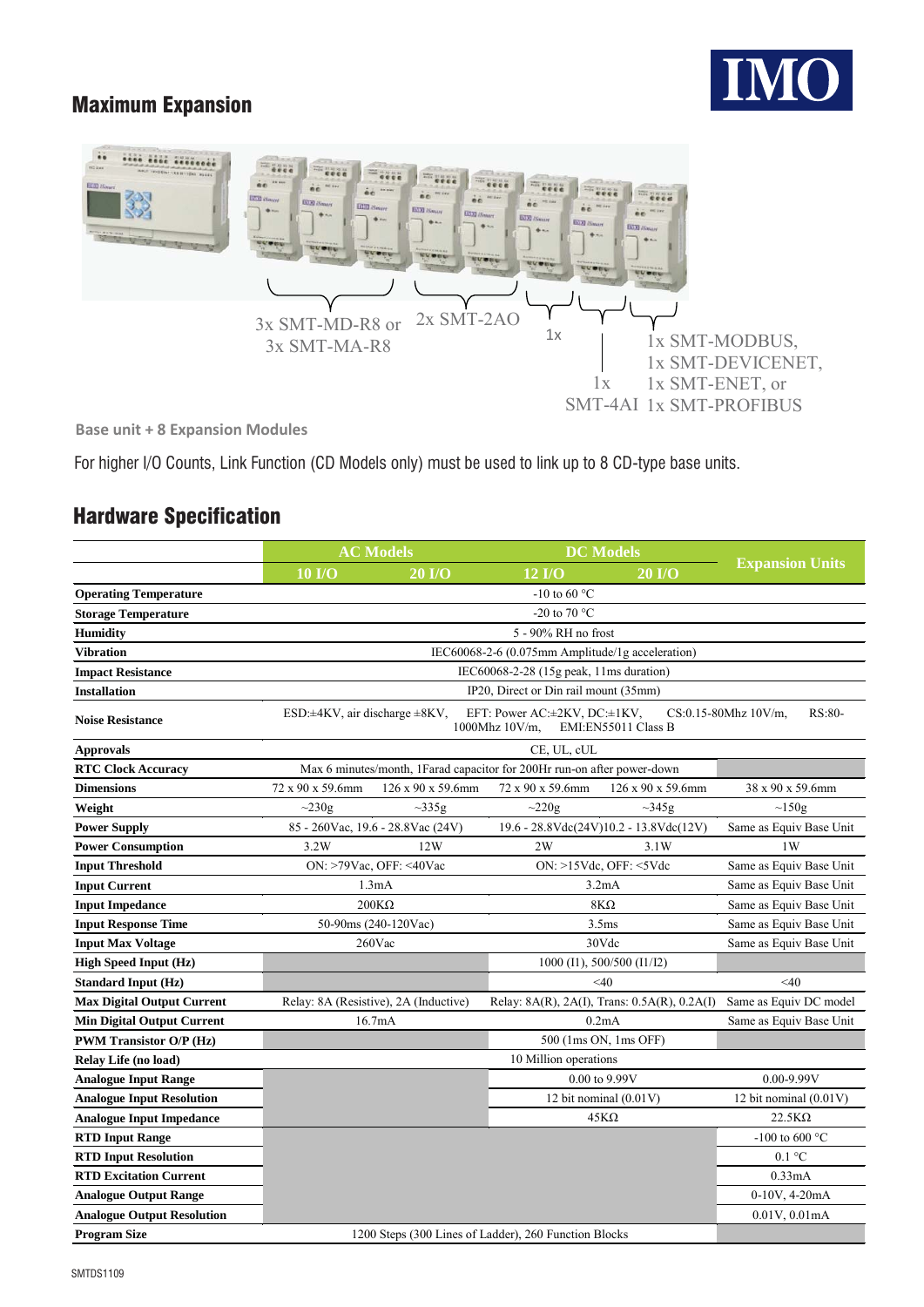# Programme Specification



|               | <b>Operating System requirements</b> | Windows 98/ME/NT/2000/XP                                  | <b>SMT</b> Client                               |      |  |  |
|---------------|--------------------------------------|-----------------------------------------------------------|-------------------------------------------------|------|--|--|
|               | Programming languages                | <b>Ladder or Function Block</b>                           | 出発のつ                                            |      |  |  |
| <b>NHLSXS</b> | Program Memory (Rungs/Blocks)        | 300/260                                                   |                                                 |      |  |  |
|               | Smart Memory Type                    | 32Kbyte Flash (EEPROM)                                    |                                                 |      |  |  |
|               | <b>Execution Speed</b>               | 10ms/cycle LAD, 6ms/cycle FBD                             | $-1 - 1 - 1$                                    |      |  |  |
|               | <b>LCD</b> Display                   | 4 lines x 16 characters                                   |                                                 |      |  |  |
|               |                                      | <b>Ladder</b>                                             | <b>FBD</b>                                      |      |  |  |
|               | <b>Timers</b>                        |                                                           |                                                 |      |  |  |
|               | Maximum Number                       | 31                                                        | 250                                             |      |  |  |
|               | Timing ranges                        | $0.01s \sim 9999$ min                                     |                                                 |      |  |  |
|               | <b>Counters</b>                      |                                                           |                                                 |      |  |  |
|               | Maximum Number                       | 31                                                        |                                                 |      |  |  |
|               | <b>Highest count</b>                 | 999999                                                    |                                                 |      |  |  |
|               | Resolution                           | 1                                                         |                                                 |      |  |  |
|               | <b>RTC</b>                           |                                                           |                                                 |      |  |  |
|               | Number available                     | 31                                                        | 250                                             |      |  |  |
|               | Resolution                           | 1 <sub>min</sub>                                          |                                                 | R01  |  |  |
|               | Time span available (1/week/etc)     | week/year-month-day-hour-min                              |                                                 |      |  |  |
|               | Markers (M, N)                       |                                                           |                                                 | M01  |  |  |
|               | Number available (M)                 | 63                                                        | 63                                              |      |  |  |
|               | Number available (N)                 | 63                                                        | 63                                              |      |  |  |
|               | <b>Data Registers</b>                |                                                           |                                                 | DR01 |  |  |
| <b>BASIC</b>  | Number available                     | 240                                                       | 240                                             |      |  |  |
|               | <b>PID Functions</b>                 |                                                           |                                                 |      |  |  |
|               | Number available                     | 15                                                        | 30                                              | PI01 |  |  |
|               | <b>Parameter Ranges</b>              | 1-32767                                                   |                                                 |      |  |  |
|               | <b>Add Subtract Functions</b>        |                                                           | AS01                                            |      |  |  |
|               | Number available                     | 31                                                        | 250                                             |      |  |  |
|               | <b>Multiply Divide Functions</b>     |                                                           |                                                 | MD01 |  |  |
|               | Number available                     | 31                                                        | 250                                             |      |  |  |
|               | <b>Analogue Ramp Functions</b>       |                                                           |                                                 | AR01 |  |  |
|               | Number available                     | 15                                                        |                                                 |      |  |  |
|               | <b>MU Functions</b>                  |                                                           | 30                                              |      |  |  |
|               | Number available                     | 15                                                        | MU01                                            |      |  |  |
|               | Function                             | Basic Modbus Master (CD versions only)                    |                                                 |      |  |  |
|               | <b>Compare Function</b>              |                                                           |                                                 |      |  |  |
|               | Number available                     | 31                                                        | 250                                             | GO1  |  |  |
|               |                                      | Timer value, Counter value, Analogue input                |                                                 |      |  |  |
|               | Available to Compare                 |                                                           |                                                 |      |  |  |
|               | <b>HMI</b> Screens                   |                                                           | H01                                             |      |  |  |
|               | Number Available                     | 31                                                        |                                                 |      |  |  |
|               | Display / Edit                       | Preset/Current Values and Free text.                      | <b>P01</b>                                      |      |  |  |
|               | <b>PWM Function</b>                  |                                                           | $\mathbf{P}$                                    |      |  |  |
| FUNCTIONS     | Number Available                     | 2 (1-32767ms) Transistor Type Only                        |                                                 |      |  |  |
|               | <b>Communication Functions</b>       |                                                           | L                                               |      |  |  |
|               | Remote I/O                           | 1 Master <i>i</i> Smart with program, 1 Slave used as I/O |                                                 |      |  |  |
| SPECIAL       | DataLink                             |                                                           | Link up to 8 <i>i</i> Smarts in a local network |      |  |  |
|               | <b>Communication Options</b>         |                                                           |                                                 |      |  |  |
|               | Slave Device only                    | Modbus RTU, DeviceNet, Profibus, Ethernet                 |                                                 |      |  |  |
|               |                                      |                                                           |                                                 |      |  |  |

Note: Not all program functions are in this list i.e. AND, NAND, OR, NOT, NOR, XOR, BIT LOGIC TABLE, SHIFT REGISTER, PULSE, SET/RESET, MULTIPLEX etc.

SMTDS1109